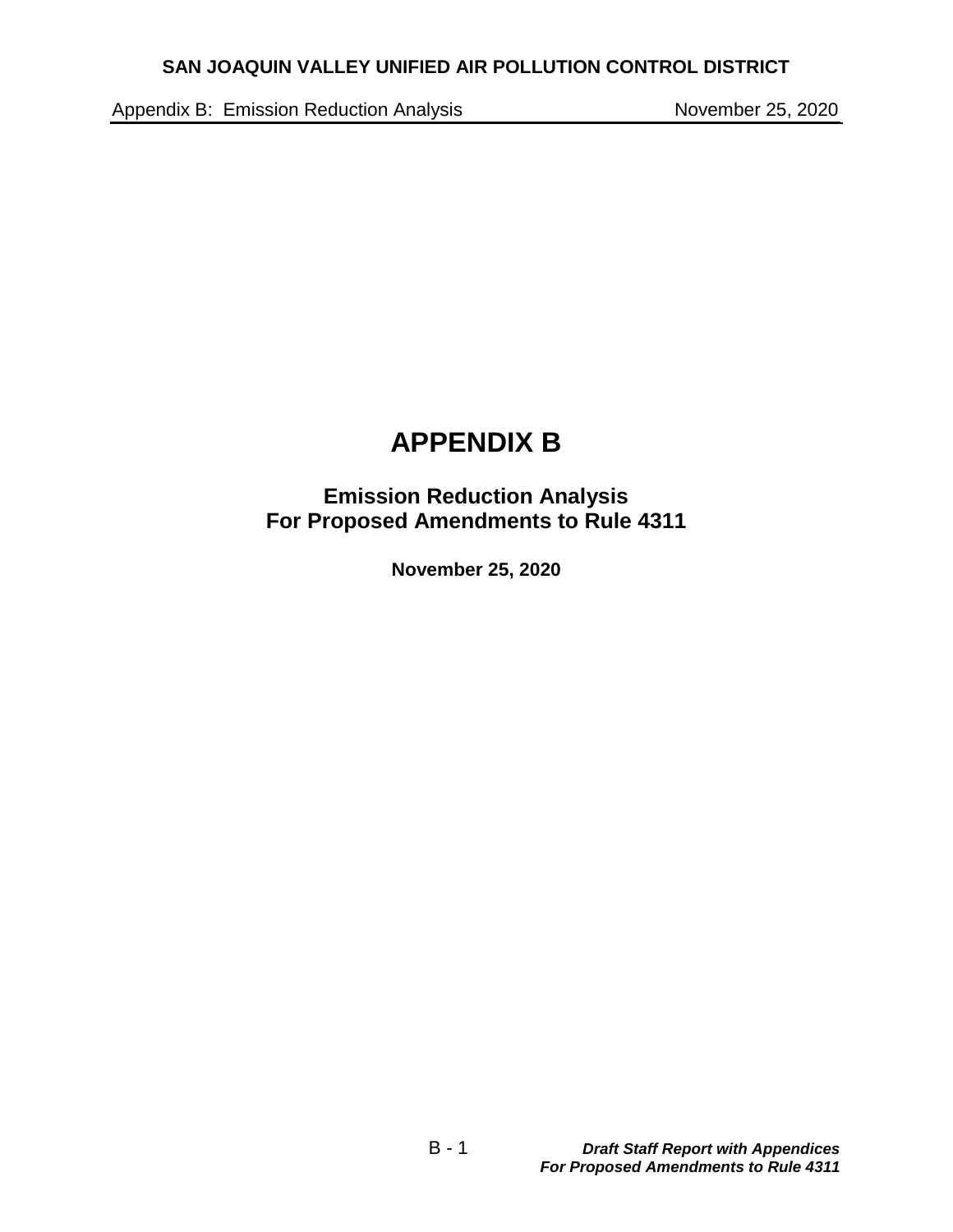### **SAN JOAQUIN VALLEY UNIFIED AIR POLLUTION CONTROL DISTRICT**

Appendix B: Emission Reduction Analysis November 25, 2020

This page intentionally blank.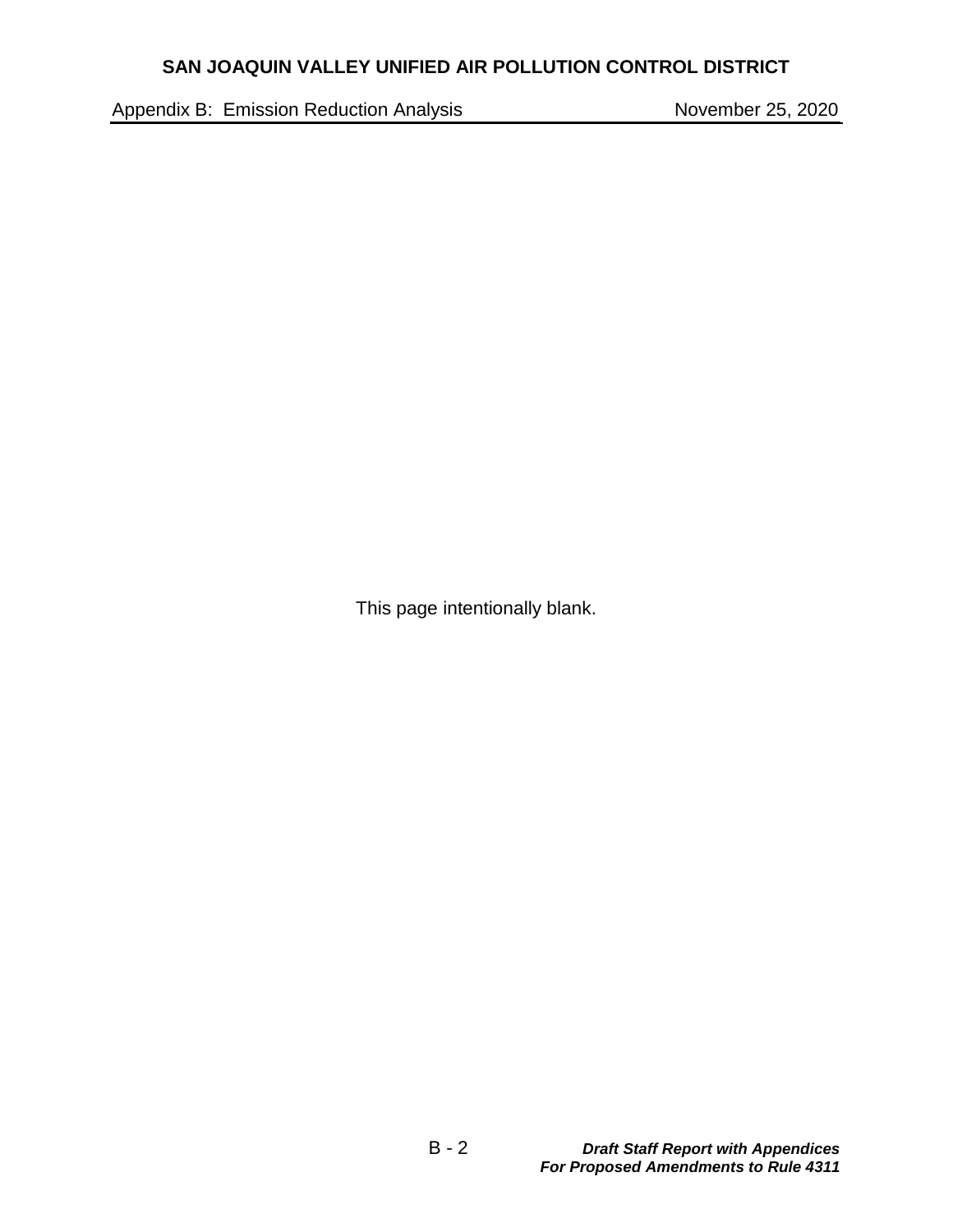#### **EMISSION REDUCTION ANALYSIS FOR REVISED PROPOSED RULE 4311 (FLARES)**

#### **I. SUMMARY**

The purpose of this rule project is to obtain as much reductions of nitrogen oxides (NOx) emissions from the source category as expeditiously practical, technologically feasible, and economically reasonable. The District committed to amending Rule 4311 as part of the District's *2016 Plan for the 2008 8-Hour Ozone Standard* and the *2018 Plan for the 1997, 2006 and 2012 PM2.5 Standards (2018 PM2.5 Plan)*. In the *2018 PM2.5 Plan*, the District estimated an amendment to Rule 4311 would contribute 0.05 tons per day toward an aggregate commitment to reduce 1.88 tons per day of NOx. This appendix details the calculations and assumptions used to estimate the NOx emission reductions associated with the proposed amendments to Rule 4311. The District estimated emission reductions using permit conditions and annually reported throughput of individual flares, and the proposed rule's emission and throughput limits.

In order to determine the emission reductions associated with the changes, District staff queried the District Permit Services Database for all flares, and then sorted the flares into categories based on the types of operations. Categories were oil and gas operations, digester operations, landfill operations, organic liquid loading operations, and other operations. The District further divided digester operations into flares at major source facilities and those at non-major source facilities, and landfill operations into open and closed landfills to be consistent with SCAQMD Rule 1118.1 requirements.

The District identified 266 flares in total. Based on the three-year average of throughput data reported to the District in annual emissions inventory submissions, 31 flares are estimated to exceed the proposed rule threshold limits and would be required to be replaced or modified to meet proposed ULN emissions limits. This includes 19 flares at oil and gas producers, 2 flares at digester operations, and 10 flares at landfill operations.

District staff estimates that the proposed changes in the rule limits and new annual throughput thresholds would lead to approximately 0.19 tons per day (tpd) of NOx emission reductions. Flare operators may opt to reduce the use of their flares to comply with Rule 4311 requirements, and such reductions will often result in more than 50% to 75% throughput reductions and in those cases more overall NOx reductions than installing new flares. Although District staff expects proposed Rule 4311 will result in more emissions reductions than what is calculated here, this rule project will not attempt to quantify or take credits for these additional reductions.

A summary of the emission reduction analysis results is shown in [Table](#page-3-0) 1 and details of the calculations are explained later in this appendix.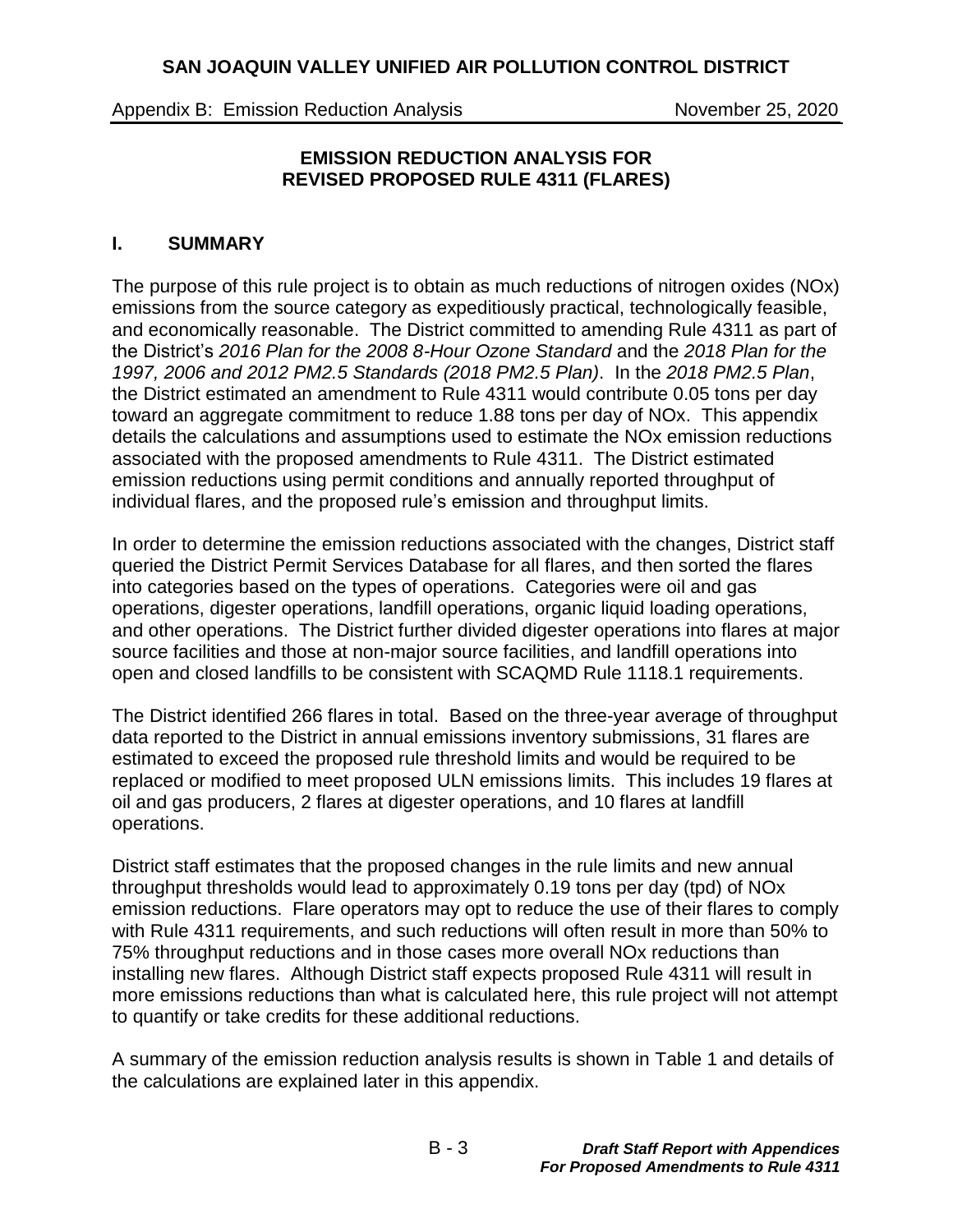| <b>Facility</b><br>Category      | <b>Total</b><br><b>Permitted</b><br><b>Flares</b> | <b>Number</b><br><b>Replacing</b><br><b>Flares</b> | Annual<br><b>Throughput of</b><br><b>Affected Flares</b><br>(MMBtu/yr) | <b>Estimated</b><br><b>NOx</b><br><b>Reductions</b><br>(tpd) | <b>Percent</b><br><b>NOx</b><br><b>Reductions</b> |  |
|----------------------------------|---------------------------------------------------|----------------------------------------------------|------------------------------------------------------------------------|--------------------------------------------------------------|---------------------------------------------------|--|
| Oil and Gas<br><b>Facilities</b> | 161                                               | 19                                                 | 1,299,587                                                              | 0.089                                                        | 46.4%                                             |  |
| Landfill<br><b>Facilities</b>    | 28                                                | 10                                                 | 2,576,069                                                              | 0.095                                                        | 47.9%                                             |  |
| Wastewater<br>Treatment          | 22                                                | 2                                                  | 334,500                                                                | 0.018                                                        | 47.1%                                             |  |
| Other<br><b>Facilities</b>       | 55                                                | $\overline{0}$                                     | 0                                                                      | $\overline{0}$                                               |                                                   |  |
| <b>Totals</b>                    | 266                                               | 31                                                 | 4,361,417                                                              | 0.203                                                        | 37.2%                                             |  |

<span id="page-3-0"></span>*Table 1 – Summary of NOx Reductions Based on Average Flare Annual Throughputs*

# **II. BACKGROUND**

District staff estimates there are 266 flares that are currently under permit with the District and are subject to the proposed Rule 4311. Flares act as a safety device during unforeseeable and unpreventable situations, and as an emission control device for air toxics and VOCs.

Effective technologies to reduce NOx emissions for flares rely on precise combustion controls achieved with careful air/fuel mixing and specially tuned burners to ensure complete combustion with appropriate residence times in the combustion zones. In order to be effective the systems are designed to match the input gas heating values and flow rates, or installed with sensors and controls to accommodate variations on these parameters in real time.

# **III. EMISSION REDUCTION ANALYSIS**

District staff used the Permit Database to identify the flares with type of facility, rated capacities, and permitted NOx emissions limits in the District. District staff also queried emissions inventory submittals for facilities with flares required to submit to determine the annual throughputs for most permitted flares. There are approximately 266 permitted flares that may be subject to the proposed Rule 4311.

The proposed amendment to Rule 4311 was designed to encourage flare operators to find beneficial alternative uses of gas combusted in flares. It is expected that some of the flare operators that may be required to replace flares exceeding proposed annual throughput thresholds will install equipment to make beneficial uses of the gas. These alternative uses potentially resulting in cost savings and likely greater reduction of NOx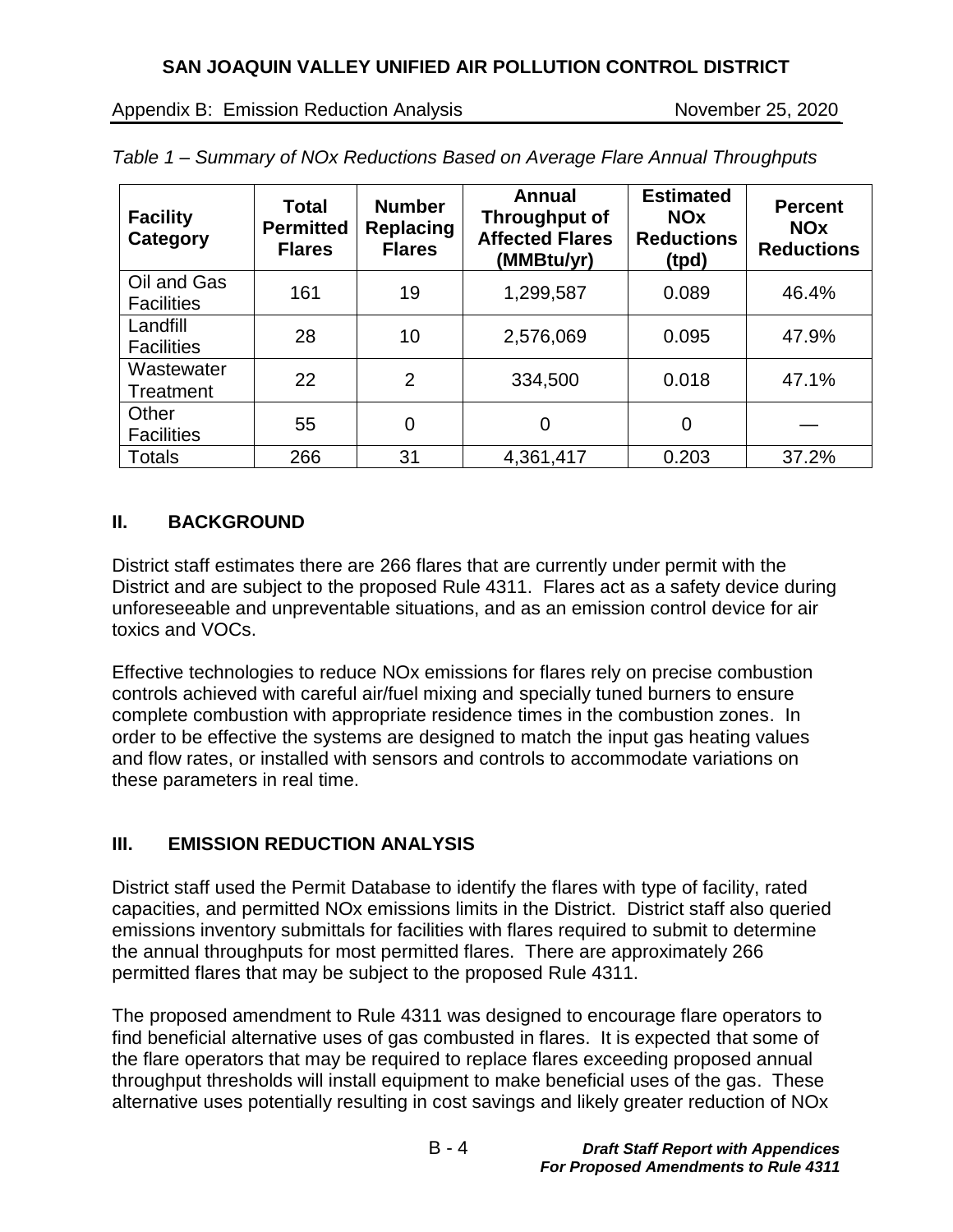#### **SAN JOAQUIN VALLEY UNIFIED AIR POLLUTION CONTROL DISTRICT**

Appendix B: Emission Reduction Analysis November 25, 2020

from flares than would occur if replaced with ultra-low NOx flares. It would be speculative, at best, to determine which flares this might occur at; therefore, the following emission reduction analysis does not include any estimate of NOx reductions for beneficial alternative uses of flare gas.

### **A. Affected Flares**

District staff queried the Permit Services Permits Database for flare and sorted the flares by facility type. Some facility types were further sorted into closed or open landfills and major or non-major sources for facilities for those categories that may have different requirements in the proposed rule. Using collected annual throughput, permitted NOx emissions factors, and assumptions of gas heat content calculations of estimated future NOx emissions were made for all flares. Gas heat content was assumed to be 500 btu/scf for landfill gas, 650 btu/scf for digester gas, and 1000 btu/scf for other gas sources (equivalent to methane). Propane was taken as 91,000 btu/gallon.

[Table](#page-4-0) 2 shows the number of each type of flare, the estimated NOx emissions, and throughputs based on a three-year average of annual throughputs for calendar years 2017, 2018, and 2019.

| <b>Facility Type</b>                           | <b>Number</b> | <b>NOx</b> | <b>Throughput</b> |
|------------------------------------------------|---------------|------------|-------------------|
|                                                |               | (tpy)      | (MMbtu/yr)        |
| Agriculture Related Digester - Major           | 4             | 2.29       | 73,512            |
| Agriculture Related Digester - Non-major       | 12            | 1.36       | 48,125            |
| <b>Chemical Production and/or Distribution</b> | 5             | 0.62       | 18,182            |
| <b>Gas Plants</b>                              | 11            | 5.76       | 169,323           |
| Landfill                                       | 17            | 72.62      | 2,750,093         |
| Landfill - Closed                              | 11            | 15.84      | 532,272           |
| Oil and Gas Production                         | 161           | 70.06      | 2,178,620         |
| Other                                          | 6             | 1.46       | 68,430            |
| Propane Backup System                          | 6             | 0.01       | 409               |
| Refinery                                       | 7             | 3.29       | 96,663            |
| <b>Wastewater Treatment - Major</b>            | 6             | 13.66      | 434,537           |
| <b>Wastewater Treatment - NonMajor</b>         | 16            | 8.56       | 264,604           |
| <b>Organic Liquid Handling</b>                 | 4             | 2.92       | 58,215            |
| <b>Total</b>                                   | 266           | 198.43     | 6,692,984         |

<span id="page-4-0"></span>*Table 2 – Flare NOx Emissions Based on Annual Average Throughputs*

# **B. NOx Emission Reduction Calculations**

District staff reviewed each flare's average annual throughput, as well as eligibility for exemptions, to determine which flares would be expected to exceed annual throughput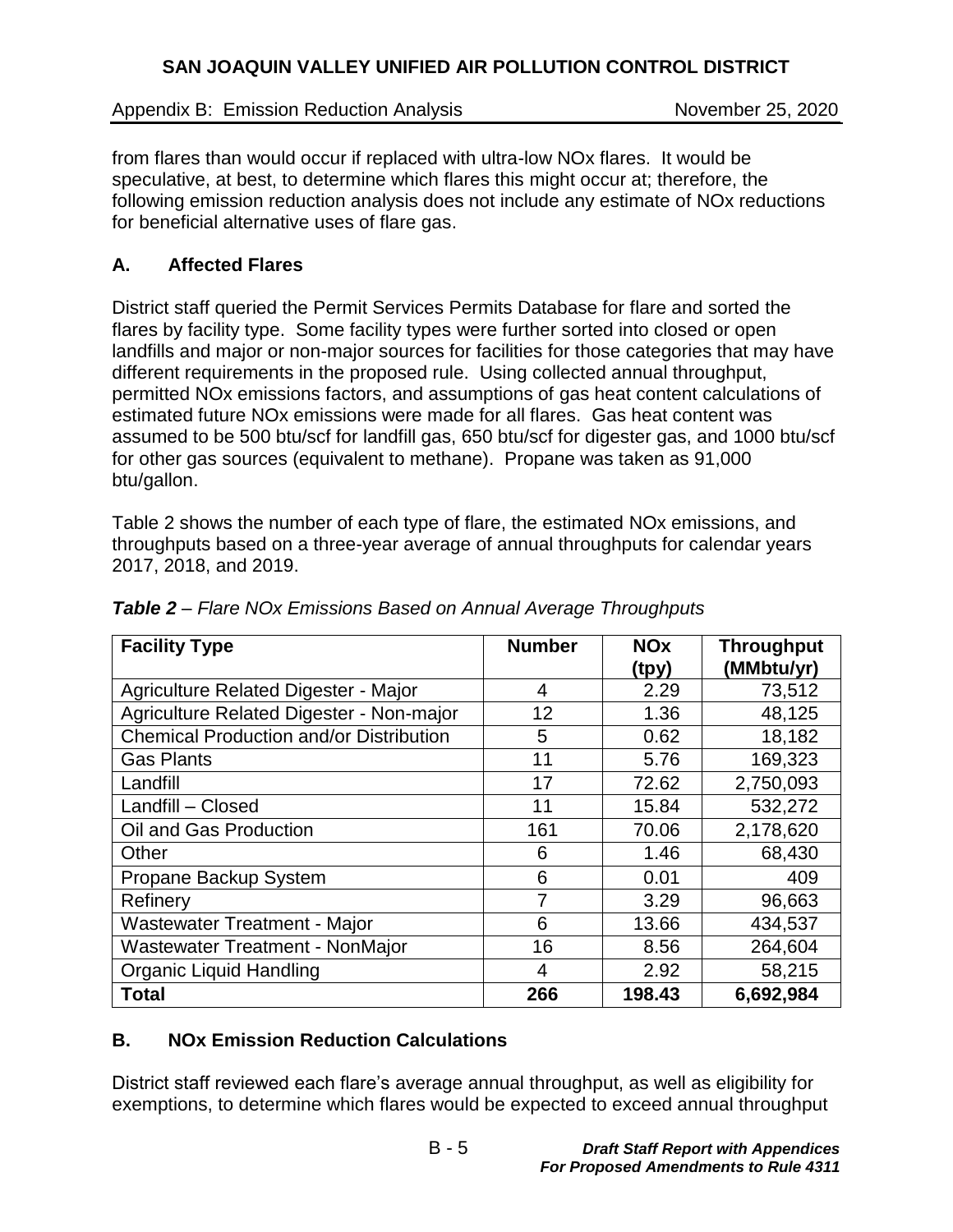thresholds and replace existing flares to meet proposed emissions limits. Emissions reductions for NOx were calculated for those flares by multiplying the difference in emissions from the current permit limit to the proposed rule limit by the average annual throughput.

$$
ER = (EF_{permit} - EF_{Limit}) \times Throughput_{Average}
$$
 (1)

Where:

ER = Emissions Reduction

EF*Permit* = Emission Factor for NOx from Permit to Operate in lb/MMBtu EF*Limit* = Emissions Factor for NOx from proposed Rule 4311 in lb/MMBtu Throughput*Average* = Annual Throughput averaged over the 2017, 2018, and 2019 calendar years in MMBtu/yr

NOx emissions reductions for the 31 flares expected to be required to be replace by the proposed amendments to Rule 4311 were each calculated using Equation 1. The results of the calculations are listed in [Table](#page-7-0) 4 at the end of this appendix. An example of one such calculation follows:

$$
ER = (EF_{Permit} - EF_{Limit}) \times Throughput_{Average}
$$
  

$$
ER = \left(0.068 \frac{lb}{MMBtu} - 0.018 \frac{lb}{MMBtu}\right) \times 176,120 \frac{MMBtu}{yr}
$$
  

$$
ER = 8,806 \frac{lb}{yr}
$$

Where:

EF*Permit* = 0.068 lb/MMBtu  $EF_{limit} = 0.018$  lb/MMBtu Throughput*Average* = 176,120 MMBtu/yr

Using this methodology, District staff calculated the total emission reductions expected to be achieved from the replacement of flares that operate above the Rule 4311 Annual Throughput Thresholds. Comparing the total estimated NOx emissions from [Table](#page-4-0) 2 to the calculated NOx emissions reductions from [Table](#page-7-0) 4, 147,470 pounds per year of NOx will be reduced. This is equivalent to **72.74 tons per year** of NOx emission reductions, out of a total of 202.79 tons NOx per year. This measure is expected to reduce the flaring NOx emissions inventory in the Valley by 37.2%.

# **C. State Implementation Plan (SIP) Credit from Proposed Rule**

The emissions reductions calculated above are based on average flare throughputs reported in 2017, 2018, and 2019. This ensures the calculation is based on the best and most current information. However, in order to determine the emissions reductions that may be applied to commitments in the SIP the reductions must be normalized to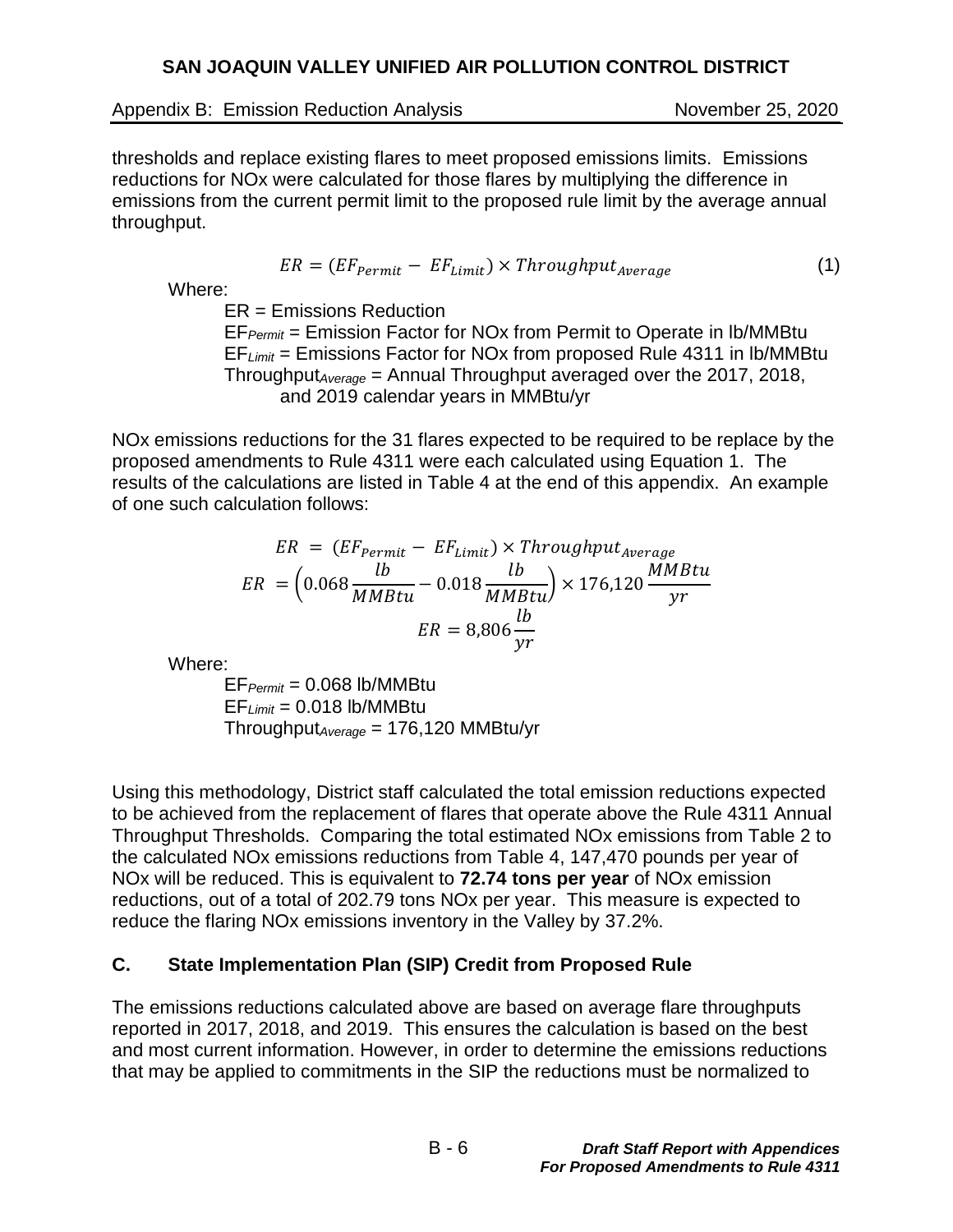#### **SAN JOAQUIN VALLEY UNIFIED AIR POLLUTION CONTROL DISTRICT**

#### Appendix B: Emission Reduction Analysis November 25, 2020

the planning inventory used in the analysis for the plan. The *2018 PM2.5 Plan* inventory for flares is shown in [Table](#page-6-0) 3.

| <b>Pollutant</b>      | 2013                          | 2017 | 2019 | 2020 | 2022 | 2023 | 2024 | 2025 | 2026 | 2028 |
|-----------------------|-------------------------------|------|------|------|------|------|------|------|------|------|
|                       | Annual Average - Tons per day |      |      |      |      |      |      |      |      |      |
| <b>PM2.5</b>          | 0.16                          | 0.16 | 0.16 | 0.16 | 0.16 | 0.17 | 0.17 | 0.17 | 0.17 | 0.17 |
| <b>NO<sub>x</sub></b> | 0.56                          | 0.54 | 0.54 | 0.53 | 0.53 | 0.52 | 0.52 | 0.52 | 0.52 | 0.51 |
|                       | Winter Average - Tons per day |      |      |      |      |      |      |      |      |      |
| <b>PM2.5</b>          | 0.16                          | 0.16 | 0.16 | 0.16 | 0.16 | 0.17 | 0.17 | 0.17 | 0.17 | 0.17 |
| <b>NOx</b>            | 0.56                          | 0.54 | 0.54 | 0.53 | 0.53 | 0.52 | 0.52 | 0.52 | 0.52 | 0.51 |

<span id="page-6-0"></span>*Table 3 – Emissions Inventory from Flares<sup>1</sup>*

To normalize the emissions reduction expected to be achieved by the rule, District staff multiplied the percent reduction of 37.2% of the flaring inventory to the inventory included in CEPAM version 1.05 (the inventory used for the plan).

Based on CEPAM V.1.05, for calendar years of 2024 and 2025, the NOx emissions from flares is 0.52 tons per day. Reducing this inventory by 37.2% results in NOx emission reductions of 0.19 tons per day.

 $\overline{a}$ <sup>1</sup> Emissions Inventory data source is CEPAM v. 1.05.